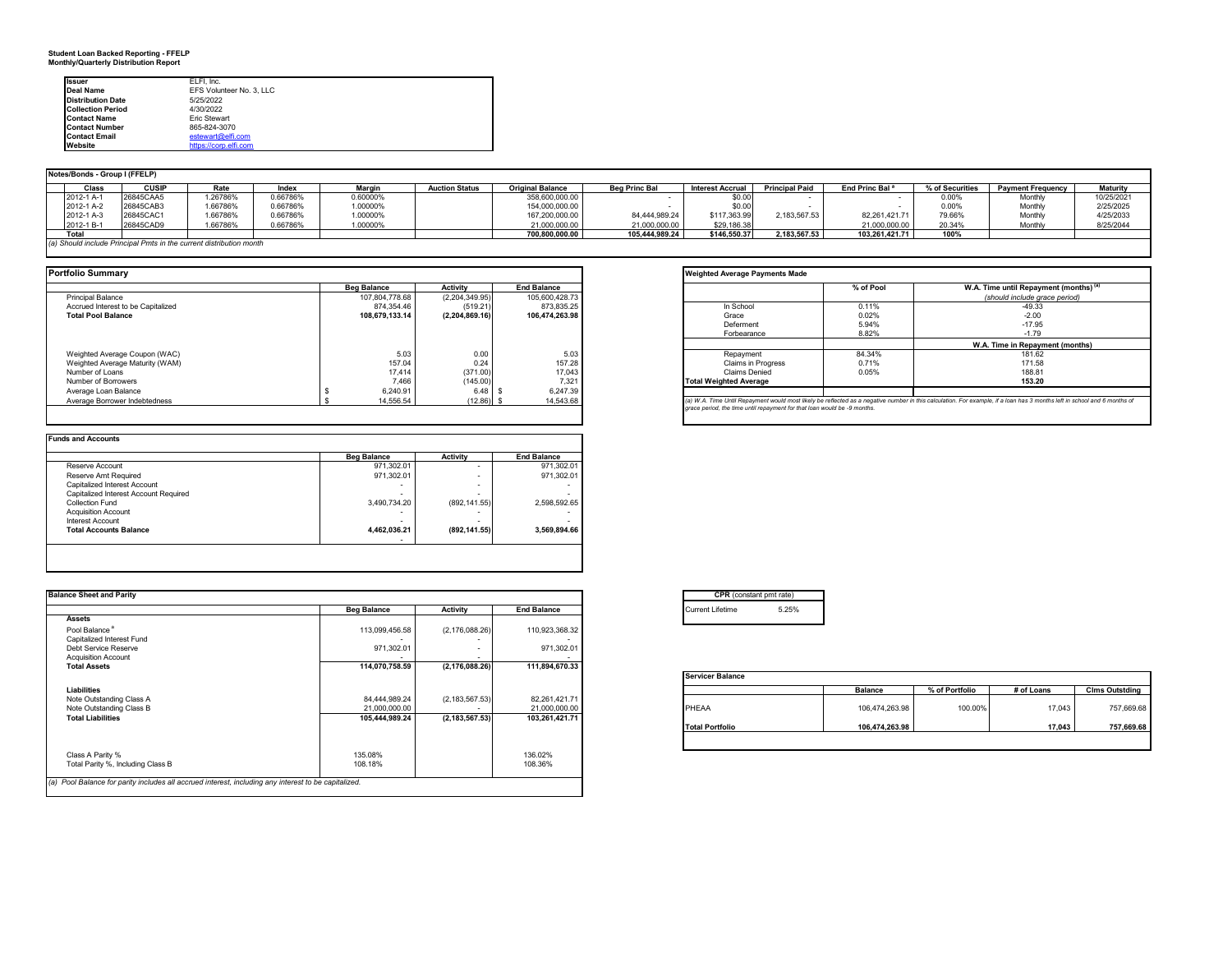#### **ELFI, Inc. - EFS Volunteer No. 3, LLC**

#### **Portfolio by Loan Status**

| <b>UNIONO DY LUGH URIUS</b> |            |        |                |                     |              |        |            |        |             |        |
|-----------------------------|------------|--------|----------------|---------------------|--------------|--------|------------|--------|-------------|--------|
|                             | # of Loans |        |                | <b>Pool Balance</b> | % of Balance |        | <b>WAC</b> |        | <b>WARM</b> |        |
|                             | Beainnina  | Endina | Beainnina      | Endina              | Beainnina    | Endina | Beainnina  | Endina | Beginning   | Endina |
| In School                   | 29         | 29     | 119,541.63     | 119,650.48          | 0.11%        | 0.11%  | 3.30       | 3.30   | 120.00      | 120.00 |
| Grace                       |            |        | 24.279.07      | 24.323.31           | 0.02%        | 0.02%  | 6.80       | 6.80   | 120.00      | 120.00 |
| Repayment                   |            |        |                |                     |              |        |            |        |             |        |
| Current                     | 13,852     | 13,540 | 84.834.096.79  | 82,793,591.29       | 78.06%       | 77.76% | 4.98       | 4.97   | 153.10      | 154.41 |
| 31-60 Davs Delinguent       | 375        | 359    | 2,599,496.67   | 2,461,447.03        | 2.39%        | 2.31%  | 5.35       | 5.77   | 171.22      | 159.88 |
| 61-90 Days Delinquent       | 152        | 212    | 971,952.21     | 1,372,211.22        | 0.89%        | 1.29%  | 5.34       | 5.45   | 158.41      | 161.24 |
| 91-120 Days Delinquent      | 157        | 106    | 994,492.00     | 488,272.73          | 0.92%        | 0.46%  | 5.61       | 4.85   | 146.90      | 139.84 |
| 121-180 Davs Delinguent     | 156        | 176    | 1,136,783.86   | 1,163,773.09        | 1.05%        | 1.09%  | 5.36       | 5.15   | 181.92      | 147.56 |
| 181-270 Davs Delinguent     | 131        | 148    | 900,401.58     | 1,098,654.27        | 0.83%        | 1.03%  | 5.49       | 5.57   | 133.95      | 153.47 |
| 271+ Davs Delinguent        | 83         | 84     | 478.266.88     | 417.734.57          | 0.44%        | 0.39%  | 4.98       | 4.73   | 136.77      | 122.98 |
| <b>Total Repayment</b>      | 14,906     | 14.625 | 91.915.489.99  | 89,795,684.20       | 84.58%       | 84.34% | 5.01       | 5.01   | 153.69      | 154.34 |
| Forbearance                 | 1,261      | 1,200  | 9,345,434.95   | 9,394,534.70        | 8.60%        | 8.82%  | 5.33       | 5.31   | 175.09      | 171.86 |
| Deferment                   | 1,062      | 1,042  | 6,376,286.66   | 6,329,268.39        | 5.87%        | 5.94%  | 4.96       | 4.99   | 178.29      | 179.62 |
| Claims in Progress          | 146        | 137    | 844.996.08     | 757,669.68          | 0.78%        | 0.71%  | 5.14       | 5.59   | 167.97      | 147.32 |
| <b>Claims Denied</b>        |            |        | 53,104.76      | 53,133.22           | 0.05%        | 0.05%  | 4.02       | 4.03   | 151.37      | 125.09 |
| <b>Total Portfolio</b>      | 17,414     | 17,043 | 108,679,133.14 | 106,474,263.98      |              |        | 5.03       | 5.03   | 157.04      | 157.28 |
|                             |            |        |                |                     |              |        |            |        |             |        |

| <b>Delinquency Status</b>           |            |        |                     |               |              |        |                  |        |                  |        |  |
|-------------------------------------|------------|--------|---------------------|---------------|--------------|--------|------------------|--------|------------------|--------|--|
|                                     | # of Loans |        | <b>Pool Balance</b> |               | 6 of Balance |        | <b>WAC</b>       |        | <b>WARM</b>      |        |  |
|                                     | Beginning  | Endina | <b>Beginning</b>    | Endina        | Beginning    | Endina | <b>Beainning</b> | Endina | <b>Beginning</b> | Endina |  |
| Current                             | 13,852     | 13,540 | 84,834,096.79       | 82,793,591.29 | 92.30%       | 92.20% | 4.98             | 1.97   | 153.10           | 154.41 |  |
| 31-60 Days Delinquent               | 375        | 359    | 2,599,496.67        | 2,461,447.03  | 2.83%        | 2.74%  | 5.35             | 5.77   | 171.22           | 159.88 |  |
| 61-90 Days Delinquent               | 152        | 212    | 971,952.21          | 1,372,211.22  | 1.06%        | 1.53%  | 5.34             | 5.45   | 158.41           | 161.24 |  |
| 91-120 Days Delinquent              | 157        |        | 994,492.00          | 488,272.73    | 1.08%        | 0.54%  | 5.61             | 4.85   | 146.90           | 139.84 |  |
| 121-180 Days Delinquent             | 156        | 176    | 1,136,783.86        | 1,163,773.09  | 1.24%        | 1.30%  | 5.36             | 5.15   | 181.92           | 147.56 |  |
| 181-270 Days Delinquent             | 131        | 148    | 900,401.58          | 1,098,654.27  | 0.98%        | 1.22%  | 5.49             | 5.57   | 133.95           | 153.47 |  |
| 271+ Days Delinquent                | 83         |        | 478,266.88          | 417,734.57    | 0.52%        | 0.47%  | 4.98             | 4.73   | 136.77           | 122.98 |  |
| <b>Total Portfolio in Repayment</b> | 14,906     | 14,625 | 91,915,489.99       | 89,795,684.20 |              |        | 5.01             | 5.01   | 153.69           | 154.34 |  |

| Portfolio by Loan Type           |                  |        |                  |                |                  |              |                  |            |           |        |  |
|----------------------------------|------------------|--------|------------------|----------------|------------------|--------------|------------------|------------|-----------|--------|--|
|                                  | # of Loans       |        |                  | Pool Balance   |                  | % of Balance |                  | <b>WAC</b> |           |        |  |
|                                  | <b>Beainning</b> | Endina | <b>Beainning</b> | Endina         | <b>Beainning</b> | Endina       | <b>Beainning</b> | Endina     | Beainning | Ending |  |
| Subsidized Consolidation Loans   | 2,534            | 2.480  | 27,309,096.56    | 26,776,553.62  | 25.13%           | 25.15%       | 4.81             | 4.82       | 148.37    | 148.56 |  |
| Unsubsidized Consolidation Loans | 2,640            | 2.568  | 34,371,703.68    | 33,587,140.76  | 31.63%           | 31.54%       | 4.88             | 4.89       | 167.83    | 167.86 |  |
| Subsidized Stafford Loans        | 6,882            | 6.747  | 20,000,939.32    | 19,630,538.43  | 18.40%           | 18.44%       | 4.94             | 4.94       | 135.87    | 136.05 |  |
| Unsubsidized Stafford Loans      | 5,137            | 5,028  | 24,448,034.64    | 23,936,836.67  | 22.50%           | 22.48%       | 5.28             | 5.27       | 168.67    | 169.43 |  |
| Grad PLUS Loans                  | 221              | 220    | 2,549,358.94     | 2,543,194.50   | 2.35%            | 2.39%        | 7.71             | 7.71       | 159.03    | 158.74 |  |
| Other Loans                      |                  |        |                  |                | 0.00%            | 0.00%        |                  |            |           |        |  |
| <b>Total Balance</b>             | 17,414           | 17,043 | 108,679,133.14   | 106,474,263.98 |                  |              | 5.03             | 5.03       | 157.04    | 157.28 |  |

| Portfolio by Program Type |        |                  |                     |                  |        |                  |             |             |        |  |
|---------------------------|--------|------------------|---------------------|------------------|--------|------------------|-------------|-------------|--------|--|
| # of Loans                |        |                  |                     | % of Principal   |        | <b>WAC</b>       |             | <b>WARM</b> |        |  |
| <b>Beainning</b>          | Ending | <b>Beainning</b> | Endina              | <b>Beainning</b> | Endina | <b>Beainning</b> | Endina      | Beainnina   | Endina |  |
| 13,819                    | 13,521 | 88,395,412.52    | 86,589,958.69       | 81.34%           | 81.32% | +.೨೭             | <b>L.99</b> | 157.27      | 157.50 |  |
| 2,065                     | 2,023  | 6,972,343.90     | 6,834,988.64        | 6.42%            | 6.42%  | 5.21             | 5.20        | 143.12      | 143.30 |  |
| 830                       | 818    | 4,223,500.50     | 4,187,716.04        | 3.89%            | 3.93%  | 5.00             | 5.00        | 152.06      | 152.46 |  |
| 698                       | 679    | 9,074,051.40     | 8,847,900.44        | 8.35%            | 8.31%  | 5.35             | 5.36        | 167.92      | 168.31 |  |
|                           |        | 13,824.82        | 13,700.17           | 0.01%            | 0.01%  | 4.75             | 1.75        | 90.00       | 89.00  |  |
| 17,414                    | 17.043 | 108,679,133.14   | 106,474,263.98      |                  |        | 5.03             | 5.03        | 157.04      | 157.28 |  |
|                           |        |                  | <b>Pool Balance</b> |                  |        |                  |             |             |        |  |

| <b>SAP Indices</b>        |            |        |                     |                |                  |        |        |  |
|---------------------------|------------|--------|---------------------|----------------|------------------|--------|--------|--|
|                           | # of Loans |        | <b>Pool Balance</b> |                | % of Total       |        | Margin |  |
|                           | Beginning  | Endina | <b>Beainning</b>    | Endina         | <b>Beainning</b> | Endina |        |  |
| T-Bill Loans              | 248        | 243    | 926.266.79          | 899.970.99     | 0.85%            | 0.85%  | 2.9779 |  |
| 1ML Loans                 | 17,166     | 16,800 | 107,752,866.35      | 105,574,292.99 | 99.15%           | 99.15% | 2.4944 |  |
| Other Margin Loans        |            |        |                     |                | 0.00%            | 0.00%  |        |  |
| <b>Total Pool Balance</b> | 17.414     | 17.043 | 108.679.133.14      | 106.474.263.98 |                  |        | 2.4985 |  |

| <b>Collateral Pool Characteristics</b> | Amount (\$)    |
|----------------------------------------|----------------|
| Initial Pool Balance                   | 647.534.674.65 |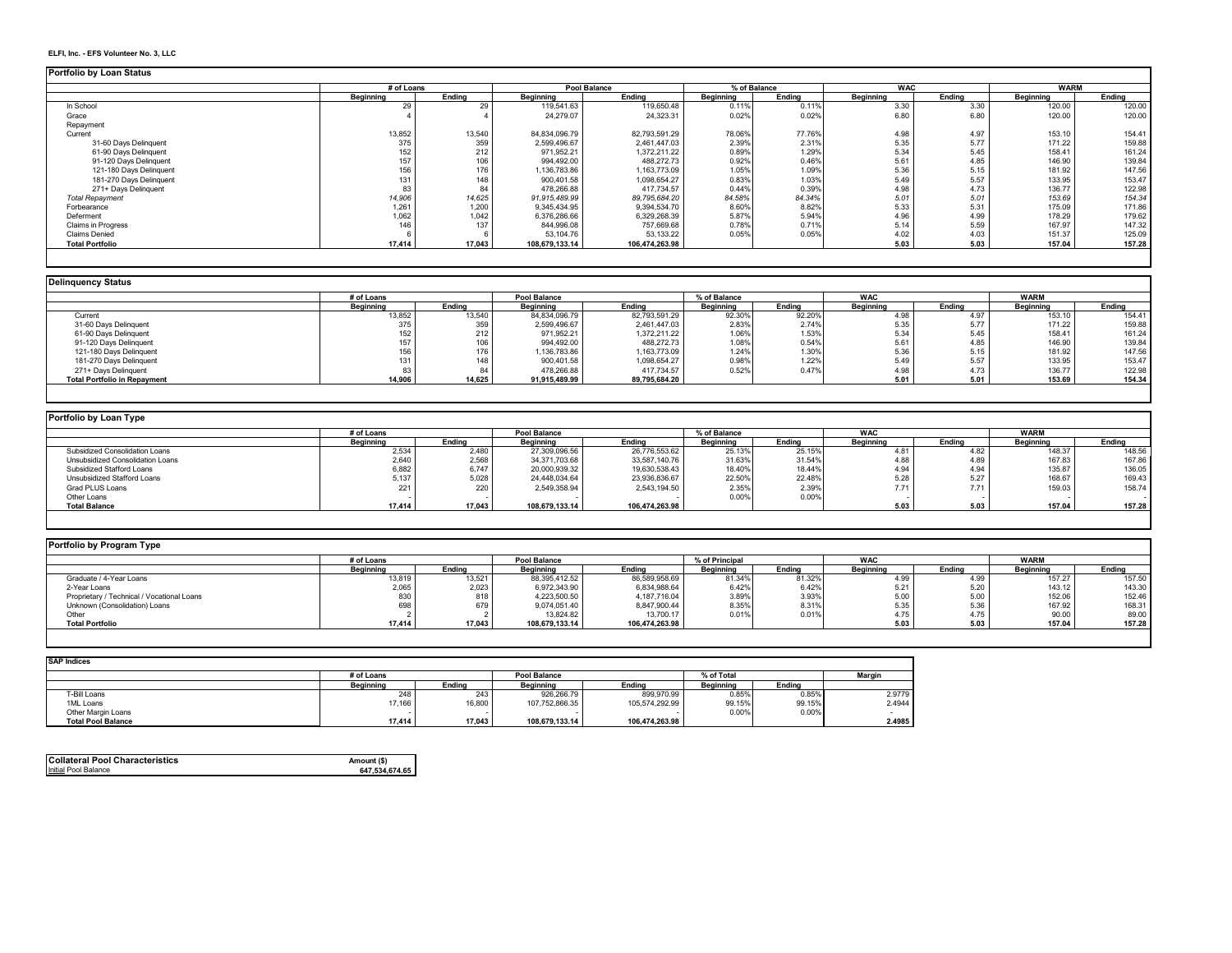# **Student Loan Backed Reporting - FFELP Monitoring Waterfall and Collections ELFI, Inc.**

**Distribution Date Collection Period**

| <b>Collection Account Activity<sup>a</sup></b>                                                                                | <b>Fees Due for Current Period</b> | 4/30/2022                                                                                                       |  |                                        |
|-------------------------------------------------------------------------------------------------------------------------------|------------------------------------|-----------------------------------------------------------------------------------------------------------------|--|----------------------------------------|
| Collection Amount Received<br>Recoveries<br>Reserve Account                                                                   | 2.228.377.62                       | Indenture Trustee Fees<br>Servicing Fees<br><b>Administration Fees</b><br><b>Consolidation Rebate Fees</b>      |  | 59.211.64<br>27,900.07<br>54.632.68    |
| Excess of Required Reserve Account<br>Interest on Investment Earnings                                                         | 1.060.08                           | Other Fees<br><b>Total Fees</b>                                                                                 |  | 141.744.39                             |
| Capitalized Interest Account (after a stepdown or release date)<br>Temporary Cost of Issuance Remaining                       |                                    |                                                                                                                 |  |                                        |
| Payments from Guarantor<br>Proceeds from Tender<br>Paid to Guarantor                                                          | 369.154.95                         |                                                                                                                 |  |                                        |
| Purchased by Servicers/Sellers<br>Prior Month's Allocations or Adjustments                                                    |                                    | <b>Cumulative Default Rate</b>                                                                                  |  | 4/30/2022                              |
| Investment Income<br>All Fees<br>Other Amounts Received in Collection                                                         |                                    | Current Period's Defaults (\$)<br>Cumulative Defaults (\$)<br>Cumulative Default (% of original pool balance)   |  | 286.897.19<br>155.947.195.56<br>24.08% |
| <b>Total Available Funds</b>                                                                                                  | 2.598.592.65                       | Cumulative Default (% of Repayment ending balances)<br>Current period payments (recoveries) from Guarantor (\$) |  | 146.66%<br>369, 154.95                 |
| (a) Cash collections represent amounts received and posted in the Trust accounts as of the last day of the collection period. |                                    | Current period borrower recoveries (\$)                                                                         |  |                                        |
|                                                                                                                               |                                    | Cumulative Recoveries (\$) <sup>a</sup><br>Cumulative Desauery Data (0/1 <sup>0</sup>                           |  | 155.293.640.56<br>OO FOR               |

5/25/2022 4/30/2022

| <b>Fees Due for Current Period</b> | 4/30/2022  |
|------------------------------------|------------|
| Indenture Trustee Fees             |            |
| <b>Servicing Fees</b>              | 59.211.64  |
| <b>Administration Fees</b>         | 27,900.07  |
| <b>Consolidation Rebate Fees</b>   | 54.632.68  |
| Other Fees                         |            |
| <b>Total Fees</b>                  | 141.744.39 |

| <b>Cumulative Default Rate</b>                                                               | 4/30/2022      |
|----------------------------------------------------------------------------------------------|----------------|
|                                                                                              |                |
| Current Period's Defaults (\$)                                                               | 286.897.19     |
| Cumulative Defaults (\$)                                                                     | 155.947.195.56 |
| Cumulative Default (% of original pool balance)                                              | 24.08%         |
| Cumulative Default (% of Repayment ending balances)                                          | 146.66%        |
| Current period payments (recoveries) from Guarantor (\$)                                     | 369.154.95     |
| Current period borrower recoveries (\$)                                                      |                |
| Cumulative Recoveries (\$) <sup>a</sup>                                                      | 155.293.640.56 |
| Cumulative Recovery Rate (%) <sup>b</sup>                                                    | 99.58%         |
| Cumulative Net Loss Rate (%)                                                                 | 0.10%          |
| Cumulative Servicer Reject Rate (FFELP) (%)                                                  | 0.00%          |
| Cumulative Recoveries includes 97% of Claims in Progress<br>a)                               |                |
| Due to the inclusion of death, disability and bankruptcy claims, the recovery rate can<br>b) |                |
| exceed 100%.                                                                                 |                |

| <b>Waterfall Activity</b>                                                                                                                                                                                                                                                 |                              |                          |
|---------------------------------------------------------------------------------------------------------------------------------------------------------------------------------------------------------------------------------------------------------------------------|------------------------------|--------------------------|
|                                                                                                                                                                                                                                                                           |                              |                          |
| Waterfall for Distribution (in accordance with Transaction - specific documents)                                                                                                                                                                                          | <b>Amount Due</b>            | <b>Amount Remaining</b>  |
| <b>Total Available Funds</b>                                                                                                                                                                                                                                              |                              | 2,598,592.65             |
| First: Deposits to Department Reserve Fund                                                                                                                                                                                                                                | 181,363.04                   | 2,417,229.61             |
| Second: Trustee Fees due                                                                                                                                                                                                                                                  | ٠                            | 2.417.229.61             |
| Third: Servicing Fee due                                                                                                                                                                                                                                                  | 59,211.64                    | 2,358,017.97             |
| Fourth: Administration Fees due                                                                                                                                                                                                                                           | 27,900.07                    | 2,330,117.90             |
| Fifth: Interest Distribution on Senior Notes or Obligations<br>EFS Volunteer No. 3 2012 A-1<br>EFS Volunteer No. 3 2012 A-2<br>EFS Volunteer No. 3 2012 A-3<br>Total Interest Distribution on Senior Notes or Obligations                                                 | 117,363.99<br>117,363,99     | 2,212,753.91             |
| Sixth: Class B Interest Distribution Amount (Subject to Class B Interest Cap)                                                                                                                                                                                             | 29,186.38                    | 2,183,567.53             |
| Seventh: Debt Service Fund replenishment                                                                                                                                                                                                                                  |                              | 2,183,567.53             |
| Eight: Principal Distribution on Senior and Sub Notes or Obligations<br>EFS Volunteer No. 3 2012 A-1<br>EFS Volunteer No. 3 2012 A-2<br>EFS Volunteer No. 3 2012 A-3<br>EFS Volunteer No. 3 2012 B<br>Total Principal Distribution on Senior and Sub Notes or Obligations | 2,183,567.53<br>2.183.567.53 | ٠                        |
| Ninth: Subordinate Administration Fee                                                                                                                                                                                                                                     |                              | $\sim$                   |
| Tenth: Excess available funds to Noteholders                                                                                                                                                                                                                              |                              | $\sim$                   |
| Eleventh: Class B Carryover Amount                                                                                                                                                                                                                                        |                              | $\mathbf{r}$             |
| Twelfth: Release to Issuer                                                                                                                                                                                                                                                |                              | $\overline{\phantom{a}}$ |
|                                                                                                                                                                                                                                                                           |                              |                          |

| <b>Principal and Interest Distributions</b>                                             | Class A                      | Class B                  | <b>TOTAL</b>                 |  |
|-----------------------------------------------------------------------------------------|------------------------------|--------------------------|------------------------------|--|
| Periodic Interest Due<br>Periodic Interest Paid<br>Interest Excess/(Shortfall)          | 117,363.99<br>117.363.99     | 29,186.38<br>29.186.38   | 146.550.37<br>146.550.37     |  |
| Interest Carryover Due<br>Interest Carryover Paid<br>Interest Carryover                 | ٠<br>۰<br>۰                  | 493.501.44<br>493.501.44 | 493.501.44<br>493.501.44     |  |
| Periodic Principal Distribution Amount<br>Periodic Principal Paid<br>Excess/(Shortfall) | 2,183,567.53<br>2,183,567.53 |                          | 2,183,567.53<br>2,183,567.53 |  |
| <b>Total Distribution Amount</b>                                                        | 2.300.931.52                 | 29.186.38                | 2.330.117.90                 |  |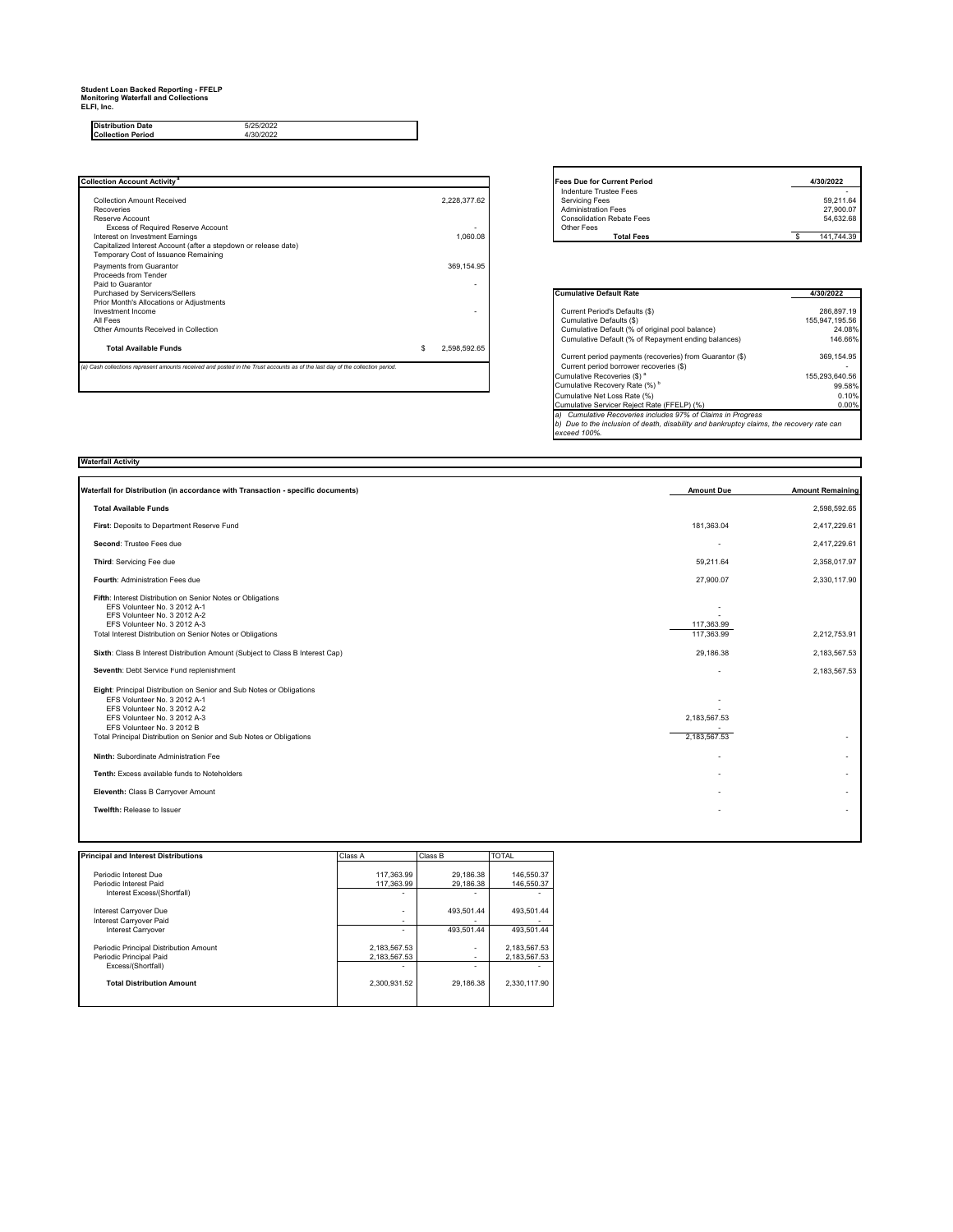#### **EFS Volunteer No. 3 2012-1 Series Balance Sheet April 30, 2022 (Unaudited)**

**ASSETS**

| Cash                                      |                      |
|-------------------------------------------|----------------------|
| Assets Held by Trustee<br>Investments     | \$<br>3,572,862.58   |
| Student Loans Receivable, Net             | 105,600,428.73       |
| Accrued Interest Receivable               | 5,338,331.54         |
| <b>Other Receivables</b>                  | 27,254.69            |
| Discounts on Loans Purchased              | (7,449,622.30)       |
| <b>Total Assets</b>                       | 107,089,255.24       |
| <b>LIABILITIES AND NET ASSETS</b>         |                      |
| Notes Payable, Net                        | \$<br>105,444,989.25 |
| Discount on Notes Payable, Net            | (5,312,816.65)       |
| Debt Issue Costs (Net)                    | (496, 406.42)        |
| Other Accounts Payable & Accrued Expenses | 774,811.24           |
| <b>Total Liabilities</b>                  | 100,410,577.42       |
| <b>Net Assets</b>                         | \$<br>6,678,677.82   |
| <b>Total Liabilities and Net Assets</b>   | 107,089,255.24       |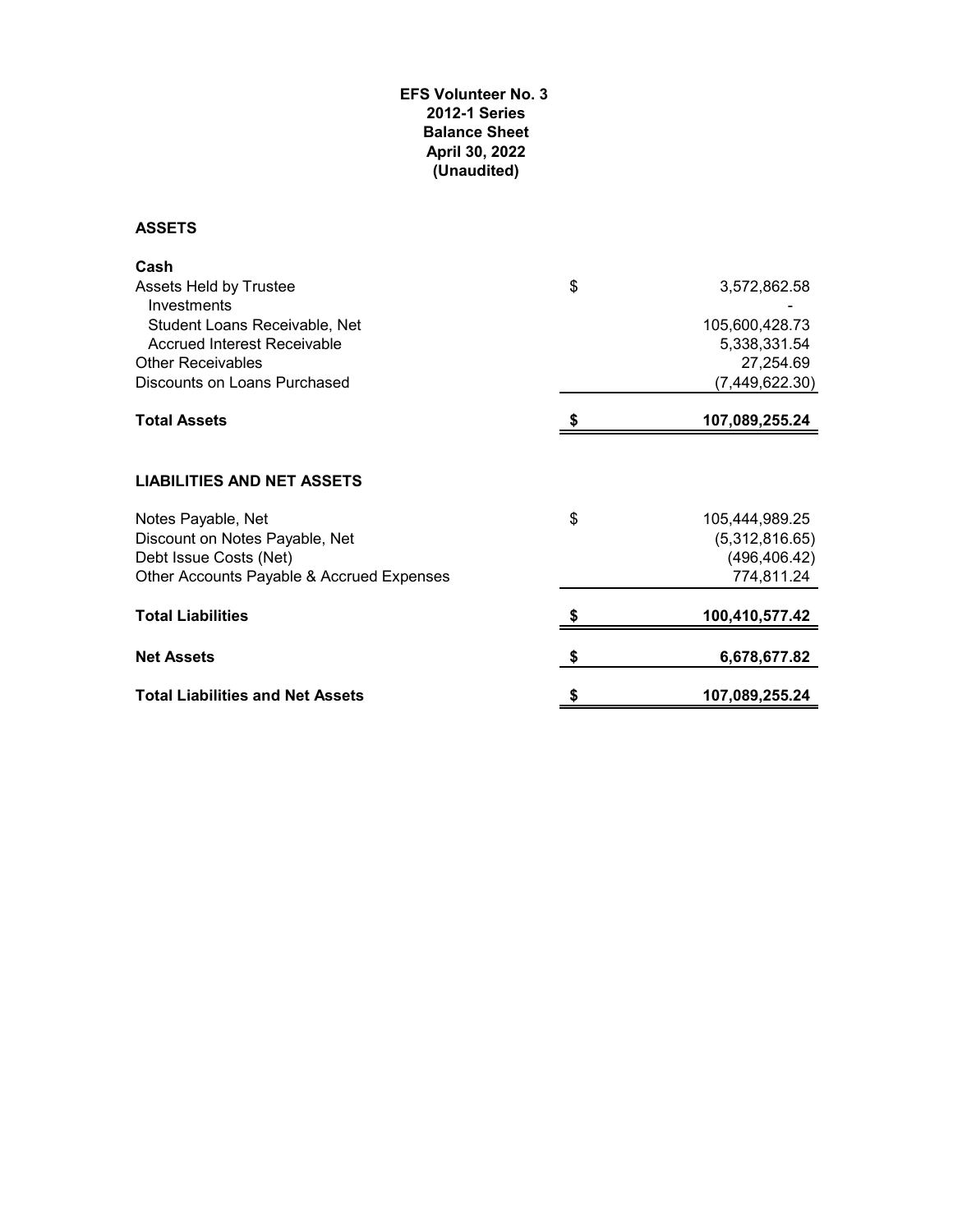**2012B**

#### **IV. Transactions for the Time Period**

### A. **Student Loan Principal Collection Activity**

|                | i. Regular Principal Collections<br>ii. Principal Collections from Guarantor<br>iii. Paydown due to Loan Consolidation<br>iv. Principal Collections from Schools<br>v. Principal Write-Offs Reimbursed to the Trust -<br>vi. Other System Adjustments<br>vii. Loans transferred out/deconverted (PUT)<br>viii. Total Principal Collections                                                                                                                                                                                                                                                                                                                                                                                                                                                    | (781, 353.99)<br>(358, 182.94)<br>(1, 149, 885.85)<br>(2,289,422.78)                                                                                             |
|----------------|-----------------------------------------------------------------------------------------------------------------------------------------------------------------------------------------------------------------------------------------------------------------------------------------------------------------------------------------------------------------------------------------------------------------------------------------------------------------------------------------------------------------------------------------------------------------------------------------------------------------------------------------------------------------------------------------------------------------------------------------------------------------------------------------------|------------------------------------------------------------------------------------------------------------------------------------------------------------------|
| В.             | <b>Student Loan Non-Cash Principal Activity</b><br>i. Principal Realized Losses - Claim Write-Offs<br>ii. Principal Realized Losses - Other<br>iii. Other Adjustments<br>iv. Capitalized Interest<br>v. Total Non-Cash Principal Activity                                                                                                                                                                                                                                                                                                                                                                                                                                                                                                                                                     | (191.03)<br>529.06<br>84,734.80<br>85,072.83                                                                                                                     |
| C.             | <b>Student Loan Principal Additions</b><br>i. New Loan Additions \$ -<br>ii. Total Principal Additions \$ -                                                                                                                                                                                                                                                                                                                                                                                                                                                                                                                                                                                                                                                                                   |                                                                                                                                                                  |
| D.             | Total Student Loan Principal Activity (Aviii + Bv + Cii)                                                                                                                                                                                                                                                                                                                                                                                                                                                                                                                                                                                                                                                                                                                                      | (2,204,349.95)                                                                                                                                                   |
| Е.<br>F.<br>G. | <b>Student Loan Interest Activity</b><br>i. Regular Interest Collections<br>ii. Interest Claims Received from Guarantors<br>iii. Late Fees & Other<br>iv. Interest due to Loan Consolidation<br>v. Interest Write-Offs Reimbursed to the Trust -<br>vi. Other System Adjustments -<br>vii. Interest Benefit and Special Allowance Payments<br>viii. Loans transferred out/deconverted<br>vix. Total Interest Collections<br><b>Student Loan Non-Cash Interest Activity</b><br>i. Interest Losses - Claim Write-offs<br>ii. Interest Losses - Other<br>iii. Other Adjustments b.<br>iv. Capitalized Interest<br>v. Interest Accrual<br>vi. Total Non-Cash Interest Adjustments<br><b>Student Loan Interest Additions</b><br>i. New Loan Additions(a) \$ -<br>ii. Total Interest Additions \$ - | (253, 474.82)<br>(10, 972.01)<br>(904.65)<br>(42,758.31)<br>130,758.36<br>(177, 351.43)<br>(1,219.28)<br>(3, 198.86)<br>(84, 734.80)<br>428,955.54<br>339,802.60 |
| H.             | Total Student Loan Interest Activity (Eviii + Fvi + Gii)                                                                                                                                                                                                                                                                                                                                                                                                                                                                                                                                                                                                                                                                                                                                      | 162,451.17                                                                                                                                                       |
| I.<br>J.       | Defaults Paid this Quarter (Aii + Eii)<br><b>Cumulative Defaults Paid to Date</b>                                                                                                                                                                                                                                                                                                                                                                                                                                                                                                                                                                                                                                                                                                             | (369, 154.95)<br>155,293,640.56                                                                                                                                  |
| Κ.             | <b>Interest Expected to be Capitalized</b><br>Interest Expected to be Capitalized - Beginning (III - A-ii)<br>Interest Capitalized into Principal During Collection Period (B-iv)<br>Change in Interest Expected to be Capitalized<br>Interest Expected to be Capitalized - Ending (III - A-ii)                                                                                                                                                                                                                                                                                                                                                                                                                                                                                               | 874,354.46<br>84,734.80<br>85,254.01<br>873,835.25                                                                                                               |